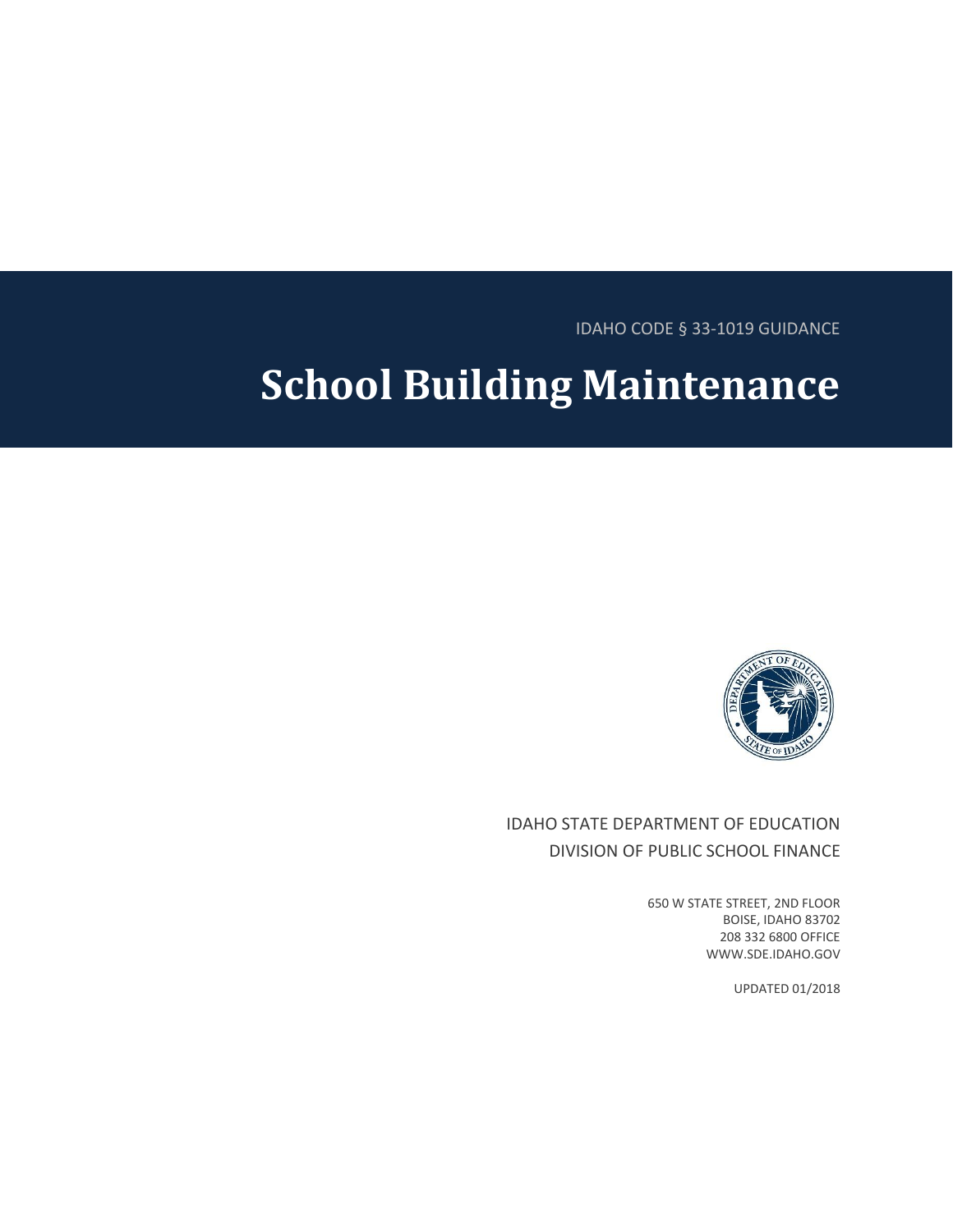## **TABLE OF CONTENTS**

| Allocation of School Facility Maintenance and Repair Fund/Accounting Changes 4 |  |  |
|--------------------------------------------------------------------------------|--|--|
|                                                                                |  |  |
|                                                                                |  |  |
|                                                                                |  |  |
|                                                                                |  |  |
|                                                                                |  |  |
|                                                                                |  |  |
|                                                                                |  |  |
|                                                                                |  |  |
|                                                                                |  |  |
|                                                                                |  |  |
|                                                                                |  |  |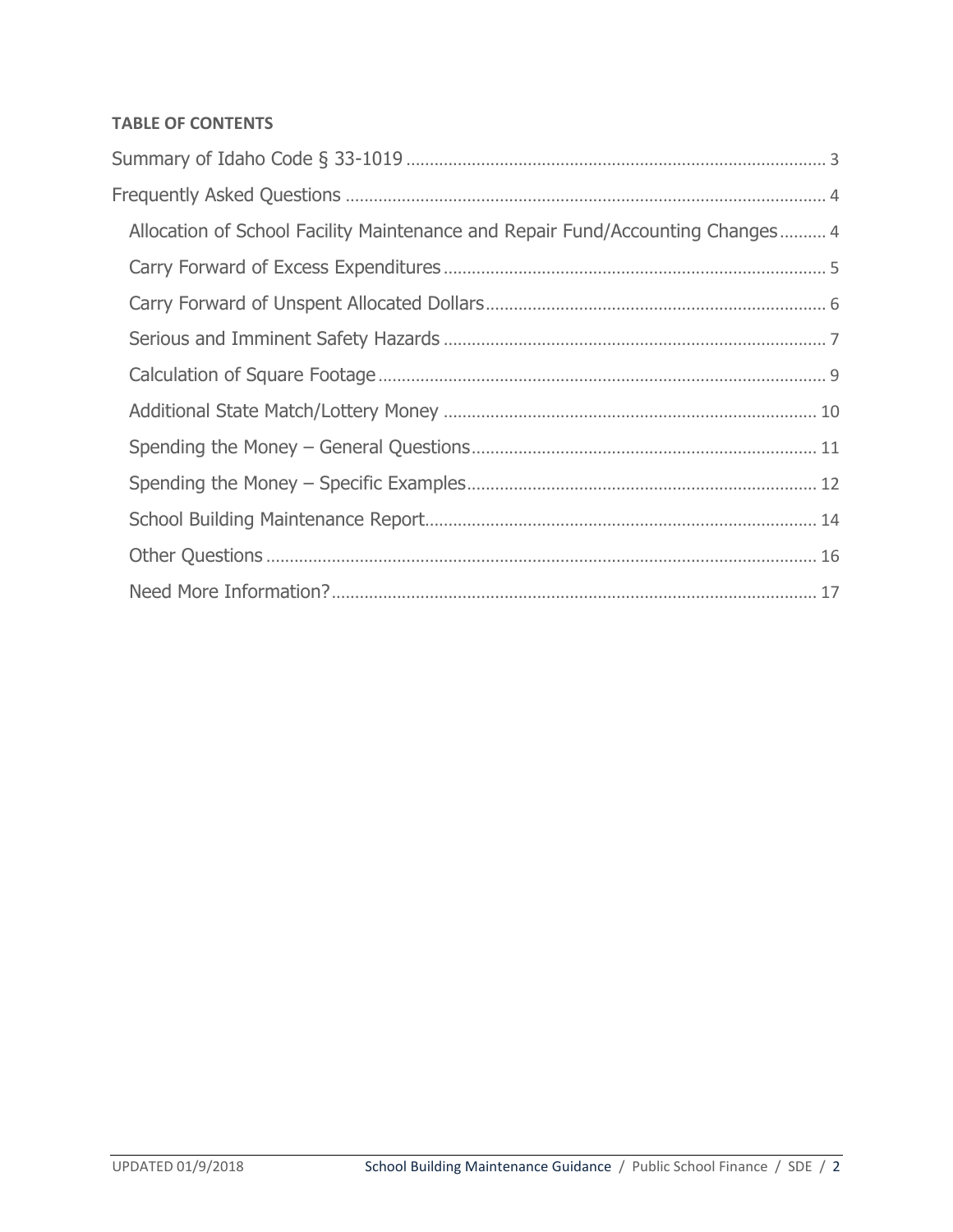# <span id="page-2-0"></span>**SUMMARY OF IDAHO CODE § 33-1019**

During the 2006 Legislative Session, House Bill 743 created Idaho Code § 33-1019 to ensure students attend school in safe facilities. During the 2007 Legislative Session, House Bill 183 amended Idaho Code § 33-1019. The changes were retroactive to July 1, 2006.

The information provided below is based on our understanding of Idaho Code  $\S$  33-1019  $-$ Allocation for School Building Maintenance Required. For purposes of this document, school district means a school district or a charter school. (Updated January 2018)

If you have further questions, please contact Julie Oberle at (208) 332-6840 or [JAOberle@sde.idaho.gov.](mailto:JAOberle@sde.idaho.gov)

The following is a summary of Idaho Code § 33-1019:

- School districts must *allocate* dollars for student-occupied school building maintenance and repairs equal to two percent of the replacement value of their student occupied buildings. (Originally, dollars were to be *deposited* to a school building maintenance fund. This deposit is no longer required.)
- The replacement value is calculated by multiplying the school district's student-occupied square footage by a dollar value determined annually by the Joint Finance and Appropriations Committee (JFAC). The amount was \$80.00 for FY 2007 and \$81.45 for FY 2008 through FY 2015.
- Dollars allocated for school building maintenance are to be used exclusively for the maintenance and repair of school buildings or any serious or imminent safety hazard on the property of said school buildings as identified pursuant to Chapter 80, Title 39, Idaho Code.
- If expenditures for school building maintenance and repairs are less than the two percent allocation, the unexpended portion of the allocated dollars must be carried forward to future school years and remain allocated for the purposes of Idaho Code § 33-1019(3).
- Any school district expending more than four percent of the replacement value of school buildings for qualified maintenance and repairs in any single fiscal year may apply the excess as a credit against the two percent requirement of this section until such credit is depleted or fifteen years have expired.
- The square footage of school buildings less than one year old on the first day of school shall not be used in the replacement value calculation.
- School districts must submit a School Building Maintenance Report annually to the SDE.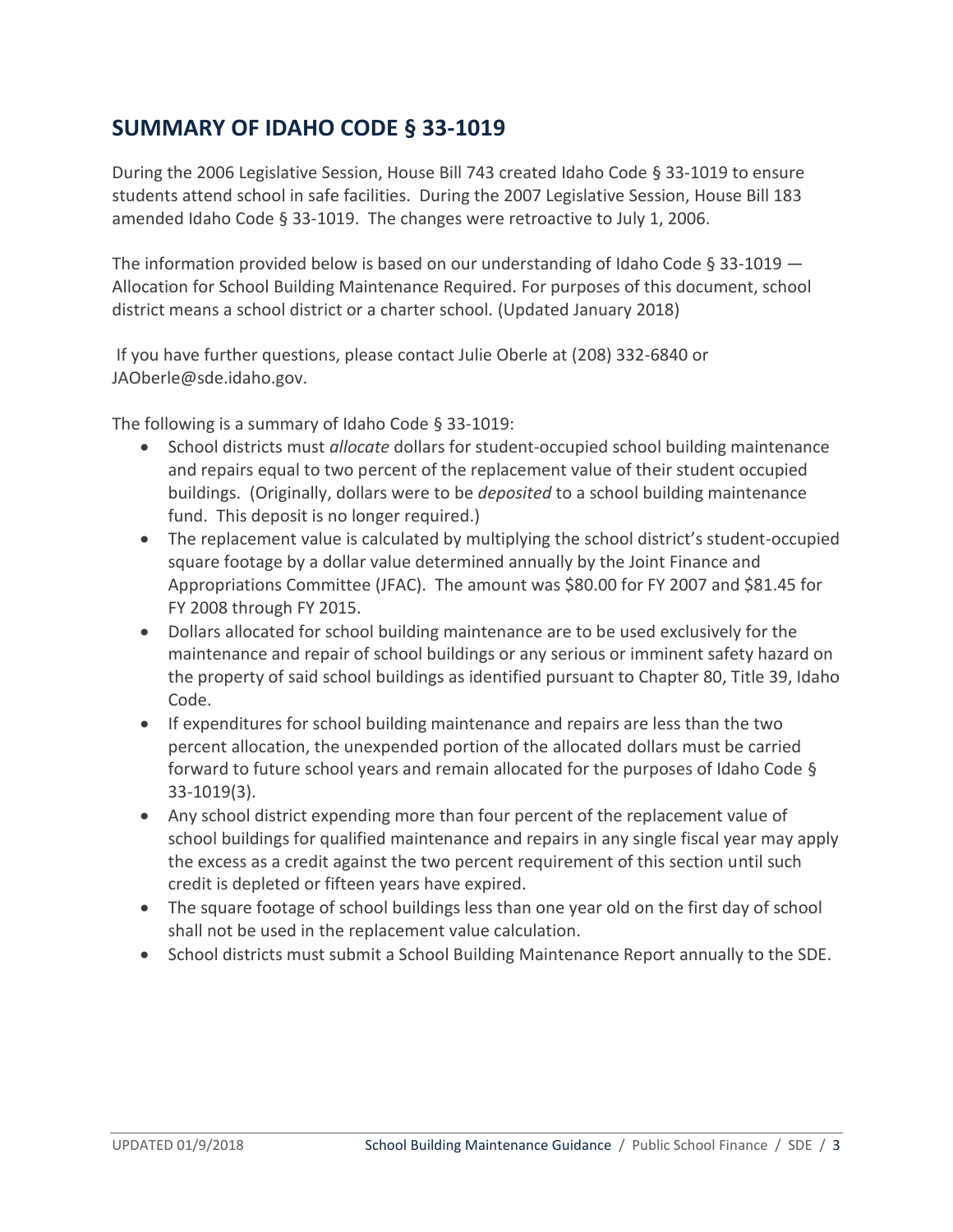# <span id="page-3-0"></span>**FREQUENTLY ASKED QUESTIONS**

# <span id="page-3-1"></span>Allocation of School Facility Maintenance and Repair Fund/Accounting Changes **I thought we had to set up specific funds to comply with Idaho Code § 33-1019…**

Originally, House Bill 743 (2006 Legislative Session) required that school districts annually *deposit* money into a *school building maintenance fund* equal to at least two percent of the replacement value of school buildings, less the deposit of lottery dollars and any state match dollars the district may have received. There was no school building maintenance fund in IFARMS, so two new funds were created, Fund 240 and Fund 430. Fund 240 became the School Building Maintenance (Student-Occupied) Fund and Fund 430 became the Plant Facilities - School Building Maintenance (Student-Occupied) Fund.

House Bill 183 (2007 Legislative Session) eliminated the requirement to deposit funds into a school building maintenance fund. Instead, school districts are now required to allocate dollars equal to at least two percent of the replacement value of school buildings.

#### **Are there certain function codes we should be using?**

Yes. It is important to be able to track your spending on qualified maintenance and repairs. To accomplish this, we have added two new function codes and revised two others.

The two new function codes include:

- Function Code 663 Maintenance Non-Student-Occupied Buildings (and Student Occupied Non-Qualifying Expenditures)
- Function Code 811 Capital Assets Program Non-Student-Occupied Buildings (and Student-Occupied Non-Qualifying Expenditures)

The two revised function codes include:

- Function Code 664 Maintenance Student-Occupied Buildings
- Function Code 810 Capital Assets Program Student-Occupied Buildings

Function Codes 664 and 810 should only be used for qualifying maintenance and repairs to student-occupied buildings. If a non-qualifying repair is done, or the building is not studentoccupied, please use Function Codes 663 and 811.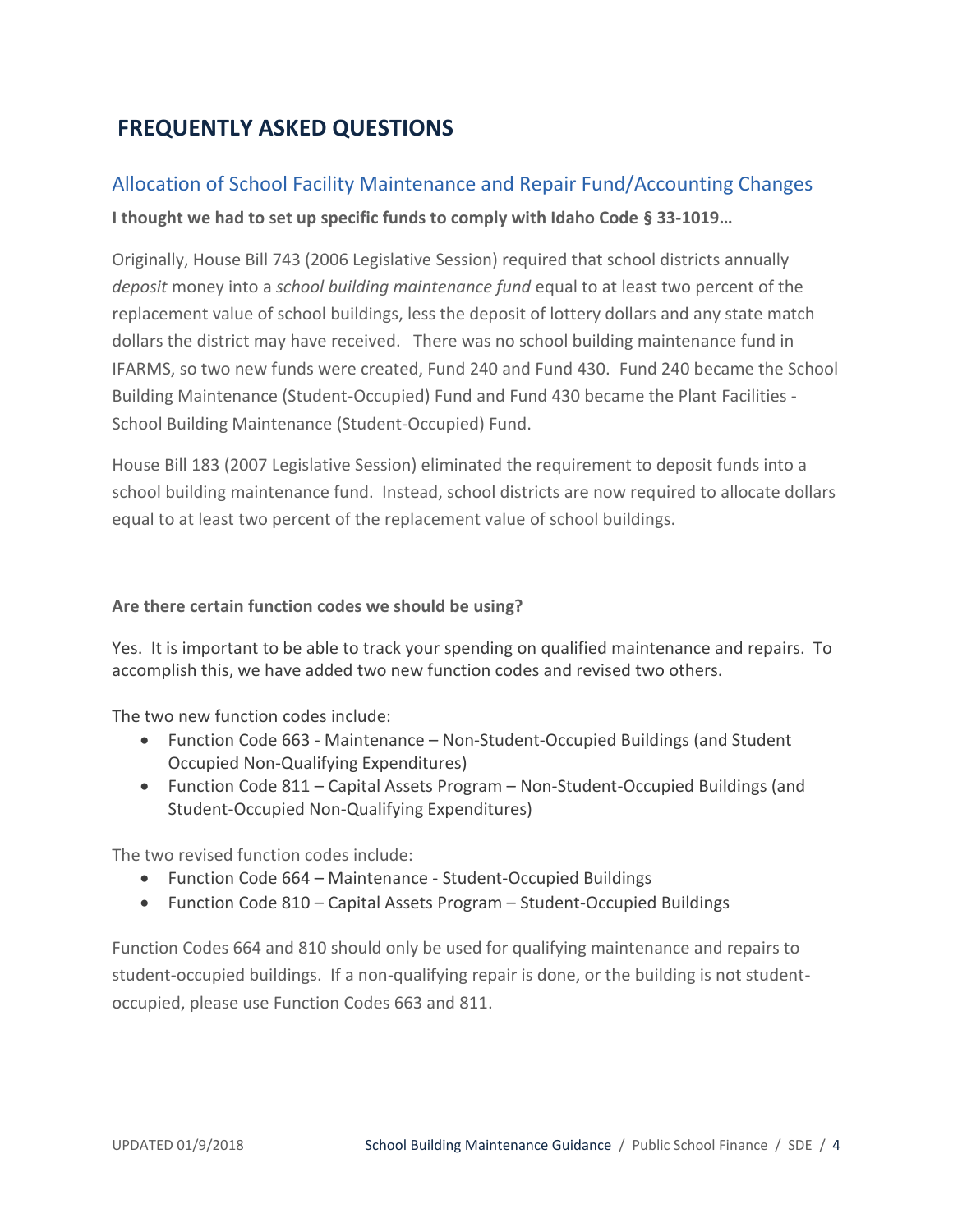# **Should we be using a specific revenue code when recording our lottery and additional state match dollars?**

Yes. Revenue Code 437000 – Lottery/Additional State Maintenance should be used to record the deposit of lottery dollars and any additional state match dollars received by the school district. This revenue code was added in FY 2007.

## **Does it matter which fund we use to deposit the lottery and state match dollars?**

No. We recommend the lottery and additional state match dollars be deposited into whichever fund the dollars will be expended from for qualifying maintenance and repairs. This will generally be the general fund.

## **Do we still need a Fund 240?**

That is up to you. House Bill 183 eliminated the requirement to deposit funds directly into a school facility maintenance fund. If you do not expend the full two percent of your allocation, you might consider keeping Fund 240 or Fund 430. The unexpended allocated dollars (the difference between your two percent allocation and what you actually spent) must be carried forward and reserved for qualified expenditures in future years. The unexpended allocated dollars can be reserved in any governmental fund. It may be easier to explain to your patrons that the reserved fund balance in Fund 240 can only be used for qualifying school facility maintenance and repairs.

# <span id="page-4-0"></span>Carry Forward of Excess Expenditures

# **If I spend more than two percent on qualifying maintenance and repairs, can I use the "extra" expenditures to reduce my allocation for the following year?**

Maybe. Idaho Code § 33-1019 allows any school district expending more than four percent of the replacement value of school buildings for qualifying school building maintenance in any single fiscal year to apply the excess as a credit against the two percent requirement until such credit is depleted or fifteen years have expired. If the total qualifying expenditures are greater than the two percent required, but less than four percent, no expenditures dollars may be carried forward to reduce a future year allocation.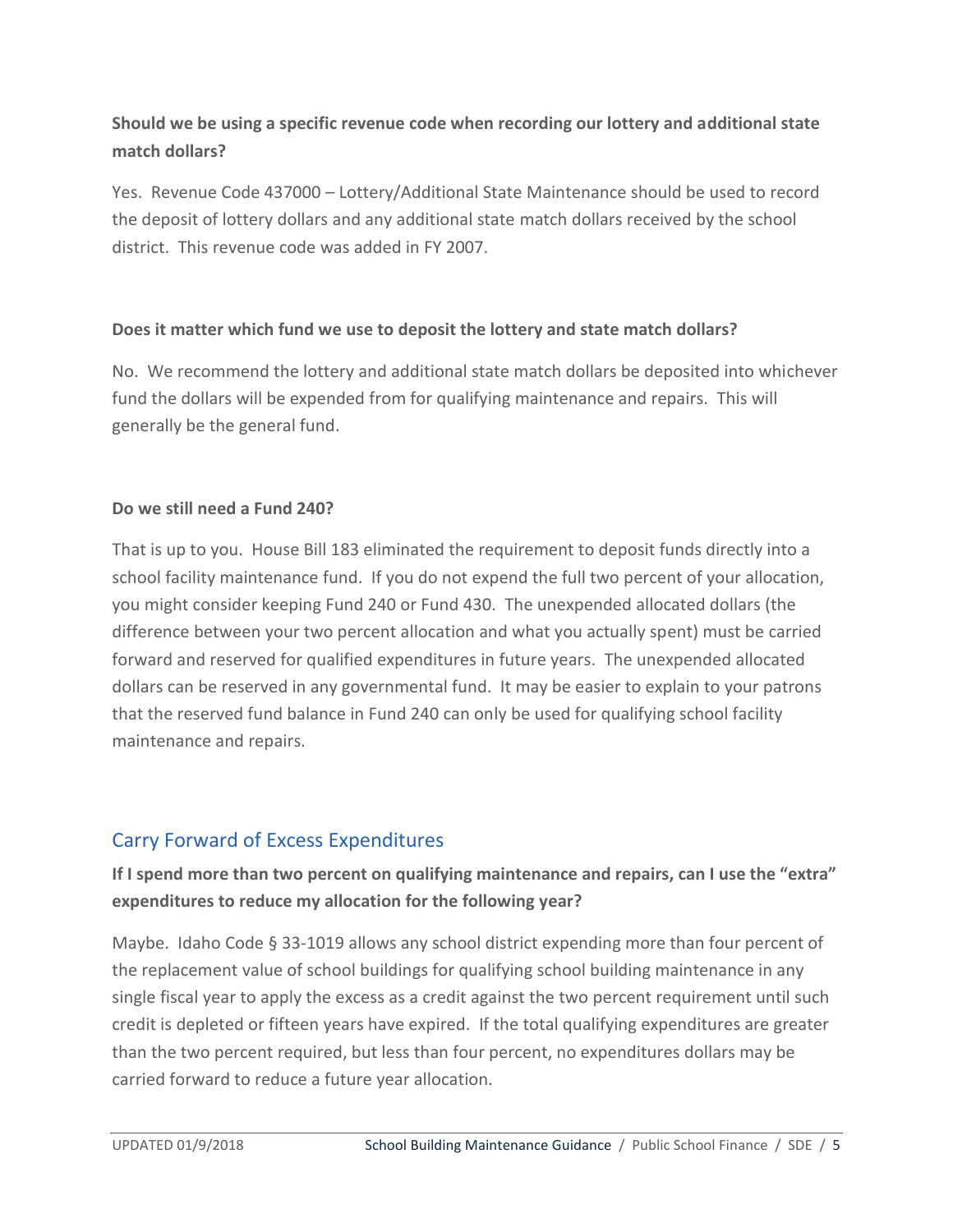## **What if I spend more than two percent on qualifying maintenance and repairs but less than four percent AND I have a carry forward of unspent allocated dollars from the prior year?**

Once you have spent an amount equal to two percent of the replacement value of your student-occupied buildings in a fiscal year, any additional expenditures can be used to reduce the amount of unspent allocated dollars carried forward from the prior year. For example, say you carried forward unspent allocated dollars from FY 2016 of \$50,000 into FY 2017. Further, say your FY 2017 two percent allocation was \$300,000 and your total qualifying expenditures were \$375,000. Once you satisfied the current year requirement of \$300,000, any additional dollars could be "pulled" from the unspent allocated dollars reserved from the prior fiscal year(s). The net result would be that your "excess" expenditures of \$75,000 would reduce to zero your balance of unspent dollars carried forward from FY 2016. At the end of FY 2017, there would be no carry forward of unspent allocated dollars and no carry forward of "excess" dollars.

# **If my two percent allocation was \$325,000 for FY 2016 and I spent \$700,000 on qualifying repairs and maintenance, how much can I carry forward to reduce my FY 2017 required allocation? (My student-occupied square footage is 199,509 square feet.)**

You may carry forward \$50,000. To determine your carry forward amount, you have to first determine your four percent "floor" by multiplying the replacement value of your student occupied buildings [square footage (199,509) x replacement value (\$81.45 in FY 2016) = \$16,250,008] by four percent. For FY 2016, your "floor" would be \$650,000 (\$16,250,008 x 4%). Any qualifying expenditures over \$650,000 may be carried forward and be used to reduce a future year maintenance requirement. The dollars may be carried forward for up to fifteen years.

## **Do I have to use the carry forward amount the next year?**

No. You may carry forward qualifying "excess" expenditures for up to fifteen years.

# <span id="page-5-0"></span>Carry Forward of Unspent Allocated Dollars

**Our two percent allocation requirement was \$300,000, but we only spent \$250,000 on qualifying expenditures. What happens now?**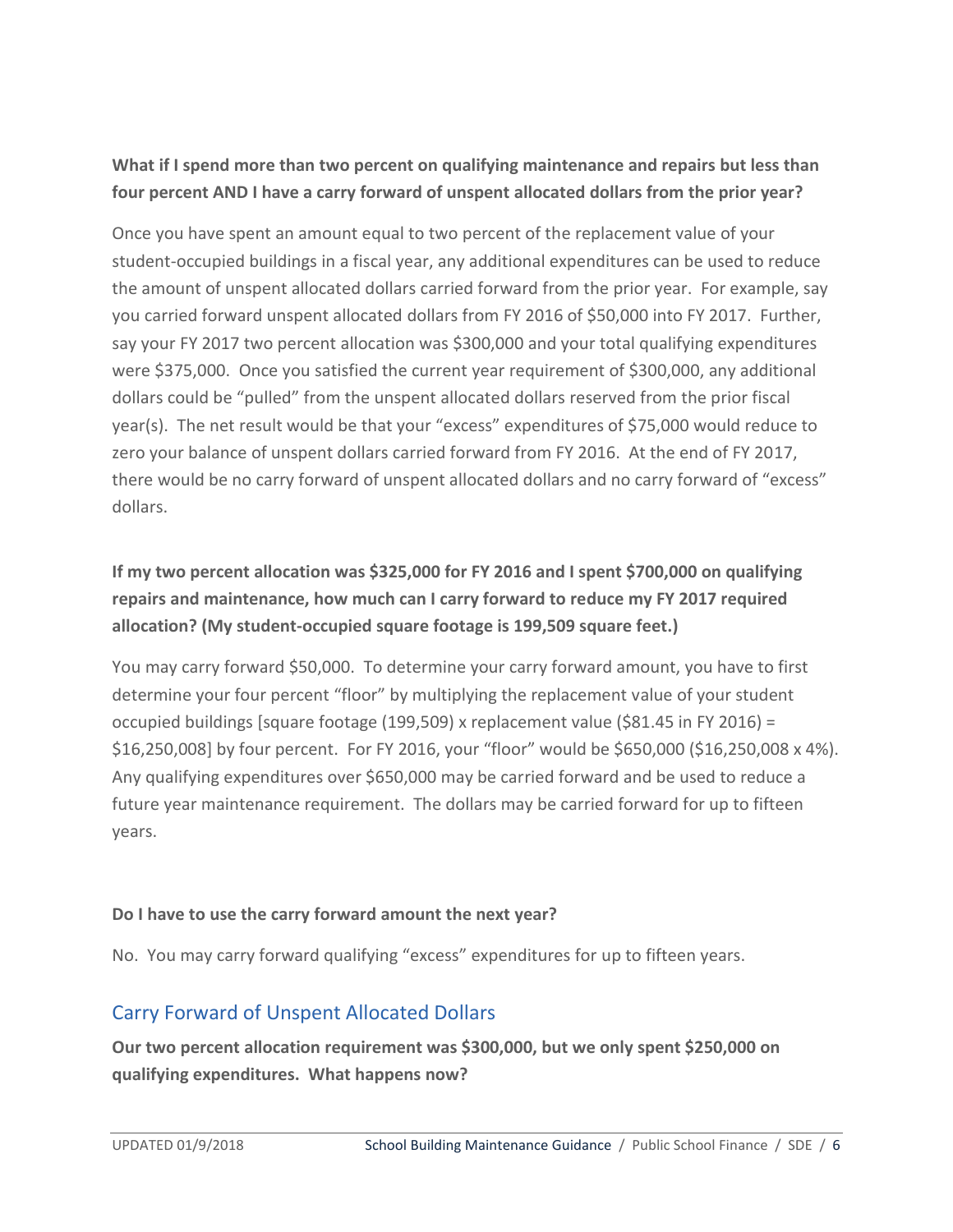You must reserve \$50,000 for future qualifying repairs and maintenance. Idaho Code § 33-1019 requires that allocated dollars that were not expended during the fiscal year be carried forward into the next fiscal year. These funds must remain allocated for qualifying repairs and maintenance.

# **Can I use the prior year's allocated dollars that I carried forward to reduce my two percent requirement this fiscal year?**

No. Idaho Code § 33-1019 requires school districts *annually* allocate dollars for school building maintenance in an amount equal to at least two percent of the replacement value of school buildings. This allocation may not include dollars allocated but not spent in prior years.

## **Should we reserve the unspent funds in any particular fund?**

That is up to you. House Bill 183 eliminated the requirement to deposit funds directly into a school facility maintenance fund. If you do not expend the full two percent of your allocation, you might consider using Fund 240 or Fund 430 to reserve the unspent funds. The unexpended allocated dollars (the difference between your two percent allocation and what you actually expended) must be carried forward and reserved for qualified expenditures in future years. This reserved fund balance can be in any governmental fund. It may be easier to explain to your patrons that any reserved fund balance in Fund 240 or Fund 430 may only be used for qualifying school facility maintenance and repairs.

## **Is there a specific time frame whereby I have to reserve unspent allocated dollars?**

The funds must be reserved by June 30 of that fiscal year.

# <span id="page-6-0"></span>Serious and Imminent Safety Hazards

#### **What is a serious or imminent safety hazard?**

Idaho Code § 39-8004 defines a serious safety hazard as a condition that presents an unreasonable health risk or risk of injury to occupants of a building. That same code section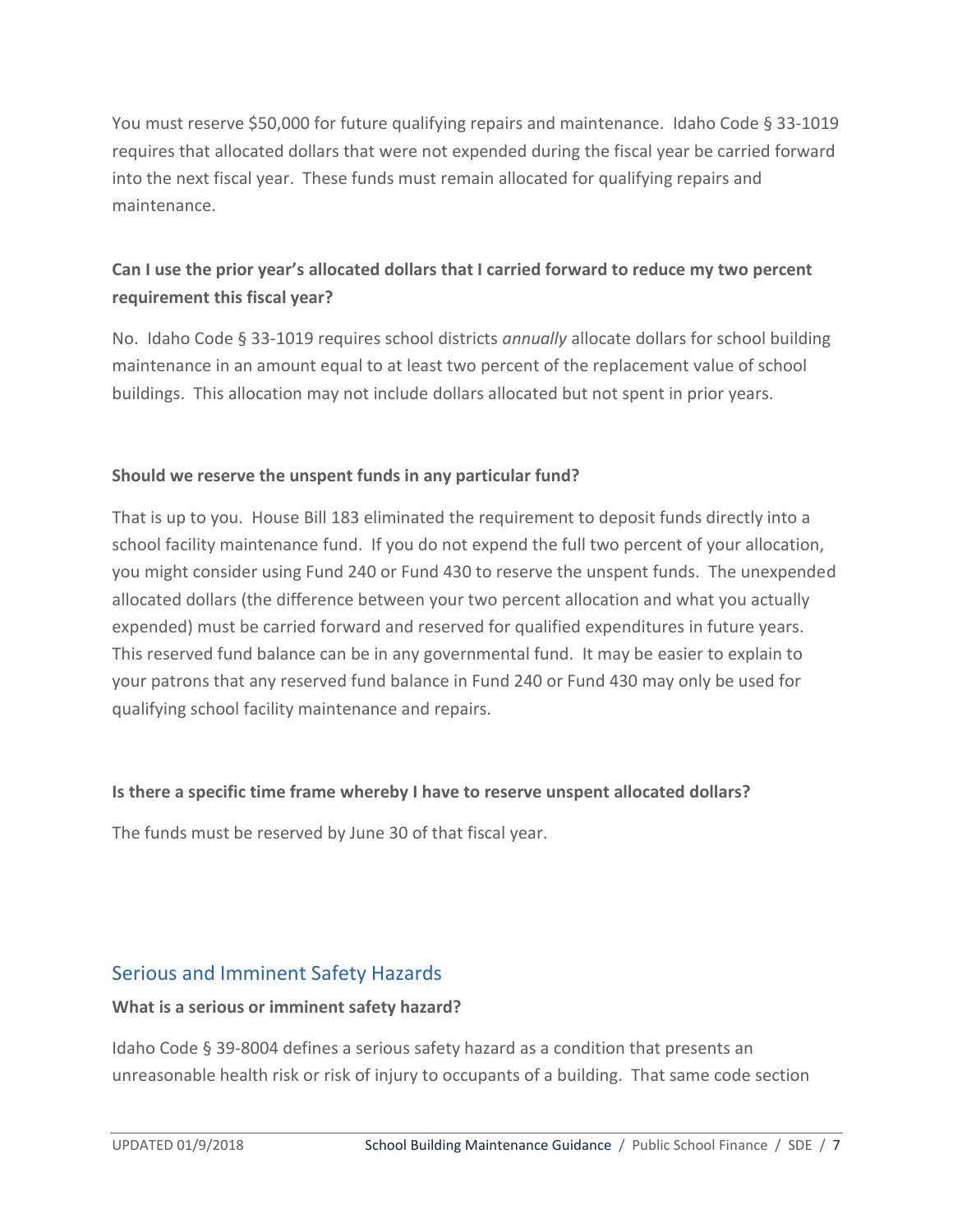defines an imminent safety hazard as a condition that presents an unreasonable risk of death or serious bodily injury to occupants of a building.

#### **How is a serious or imminent safety hazard identified?**

The process of identifying whether a hazard qualifies as a serious and/or imminent safety hazard begins with notifying the Division of Building Safety of the potential hazard. The Division of Building Safety will then review the situation and, if necessary, contract with a licensed professional to independently evaluate the condition. Once the condition has been evaluated, a report is given to the Division of Building Safety classifying the severity of the problem. The Division of Building Safety will then work with the local school board and superintendent to remedy the problem. Historically, very few problems have been classified as serious or imminent. Please see Idaho Code § 33-8008 for further information on school building safety inspections.

# **During my annual safety inspection, the inspector said a problem was very serious and/or an imminent safety hazard. Is this declaration sufficient?**

No. Idaho Code § 33-1019 specifically states that serious or imminent safety hazards on the property must be identified pursuant to Chapter 80, Title 39, Idaho Code. This section of Idaho Code states that the administrator of the Division of Building Safety will be responsible for identifying hazards. If, during your annual safety inspection, an issue believed to be a serious or imminent safety hazard is found, immediately contact the Division of Building Safety to begin the process of officially having the issue declared a serious or imminent safety hazard.

## **Why can't my school board declare a problem to be a serious or imminent safety hazard?**

Idaho Code § 33-1019 specifically states that serious or imminent safety hazards on the property must be identified pursuant to Chapter 80, Title 39, Idaho Code. This section of Idaho Code states that the administrator of the Division of Building Safety will be responsible for identifying hazards. If your school board believes a serious or imminent safety hazard exists, they should immediately contact the Division of Building Safety.

## **How often is an issue declared a serious or imminent safety hazard by the Division of Public Safety?**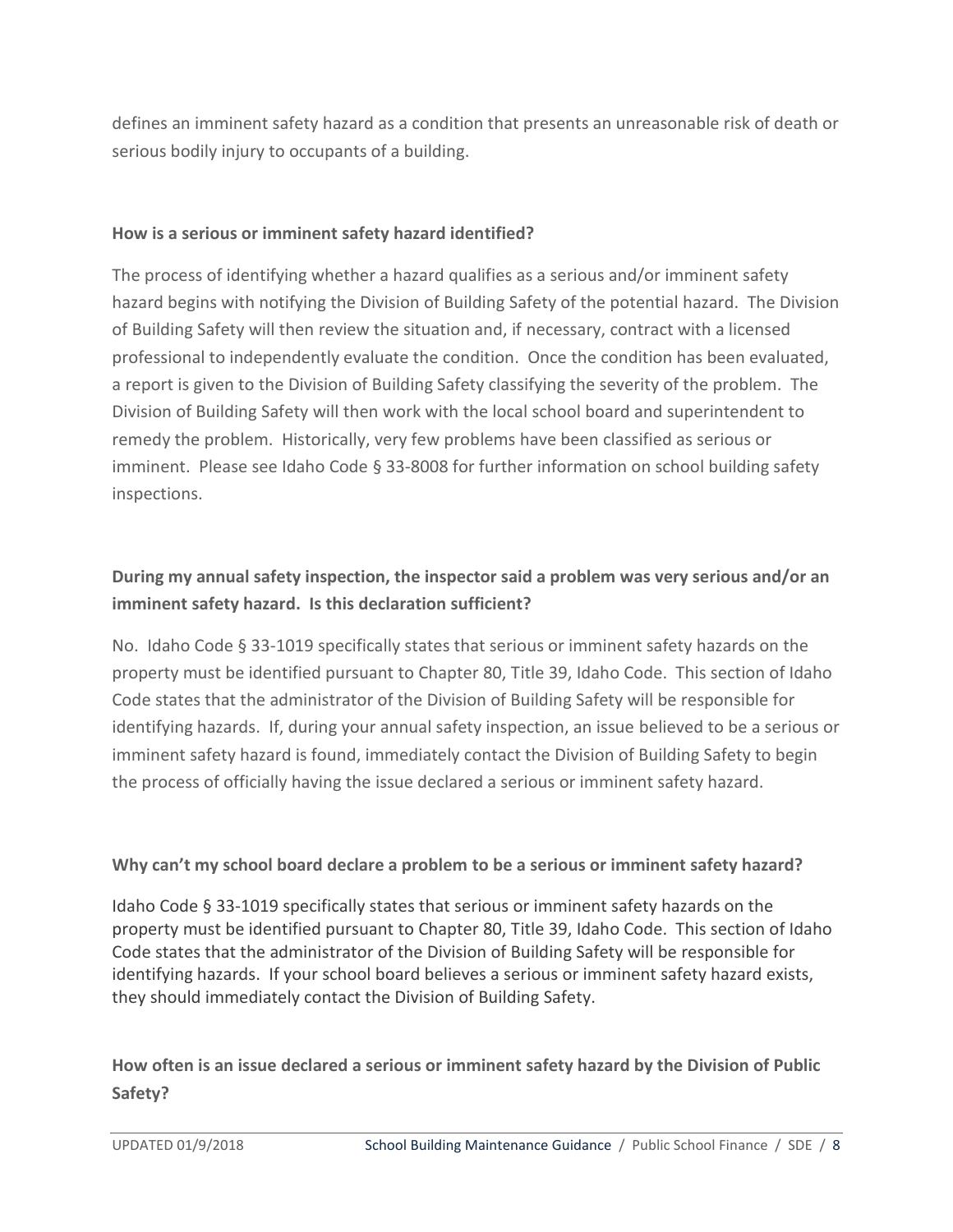It is very rare. It is my understanding that there are multiple levels an issue can be rated. The two "worst" categories are a Serious Hazard and an Imminent Safety Hazard. I can only recall one instance in the past several years where a school's issue was serious enough for it to be declared a serious or imminent safety hazard by the Division of Public Safety.

# <span id="page-8-0"></span>Calculation of Square Footage

#### **How do we calculate our square footage?**

Each school district is responsible for determining the square footage of its student-occupied buildings. The square footage of all school buildings that are owned or leased through a lease purchase agreement and are regularly occupied by students must be included. If *any* portion of a building is occupied by students, the square footage for the entire building must be included.

**When and who do we send the square footage information to?**

Julie Oberle will be collecting updated square footage information from each school district annually. Watch for an email sent around early June requesting this information.

**We are building a new school that will be occupied by students when it is completed. We hope to be done by January. Do we include the estimated square footage in our total reported to the SDE for that school year?** 

No. Only student-occupied square footage in buildings older than one year on the first day of school should be included. (This is a change from the original House Bill 743.) Say the building is completed in January 2016. The square footage would be excluded for the FY 2017 school year as well because it will be less than one year old on the first day of school for the 2016-2017 school year.

**Do we have to include the square footage of our bus barn? We only have one shop class in that building.** 

Yes. Since the building is regularly occupied by students attending shop class, the entire square footage of the bus barn must be included. Remember, all repairs and maintenance to any portion of the bus barn are qualifying expenditures since the square footage has been reported to the SDE as student-occupied.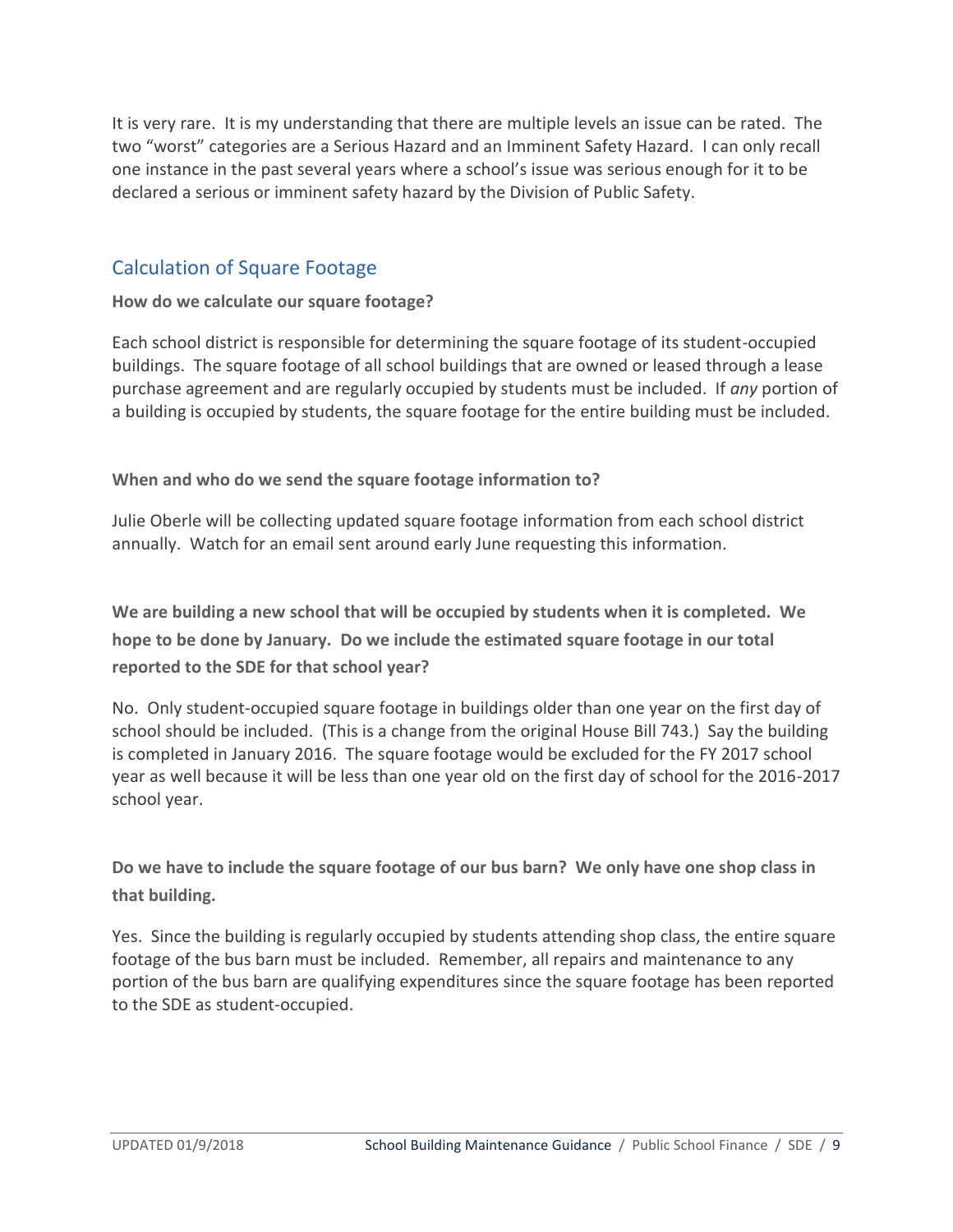**We have a concession stand in our football stadium. Concessions are sold by student groups and their parents as a fundraiser. Do we need to include that square footage in our student occupied total we report to you?**

No. The building is not being used for academic purposes.

# <span id="page-9-0"></span>Additional State Match/Lottery Money

**Will we receive money in addition to the lottery payment we receive in August?** 

Maybe. Sections 1 and 2 of Idaho Code § 33-1019 explain the state match calculation. The calculation is made as follows:

- Divide one (1) by your school district's value index for the fiscal year (calculated each August by SDE) [Charter Schools are assigned a value index of one (1).]
- Multiply the result by  $\frac{1}{2}$  of one percent (0.5%) of the replacement value of school buildings (student-occupied square footage multiplied by the replacement value set annually by JFAC. (\$81.45 for FY 2009 through FY 2018)
- This amount is then compared to your lottery distribution. If your lottery distribution is larger than this calculated dollar amount, you will receive no additional state match. **If the amount calculated in (b) above is greater than your lottery distribution, the difference is your "additional" state match and will be distributed by the SDE to your school district or charter school.**

**When will the additional money be distributed to qualifying districts?**

A specific date was not included in Idaho Code § 33-1019. To calculate the state match, we need to know the amount of lottery dollars paid to each school district and the Bond Levy Equalization Value Index for each school district. Historically, the additional state match distribution has been made in late fall.

#### **Where will we deposit the lottery payment and the additional state match money?**

Revenue Code 437000 – Lottery/Additional State Maintenance should be used to record the deposit of lottery dollars and any additional state match dollars received by the school district. We recommend the lottery and additional state match dollars be deposited into whichever fund the dollars will be expended from for qualifying maintenance and repairs. This will be the General Fund for most school districts.

**Are you saying we must spend lottery dollars on qualifying repairs and maintenance of student-occupied buildings?**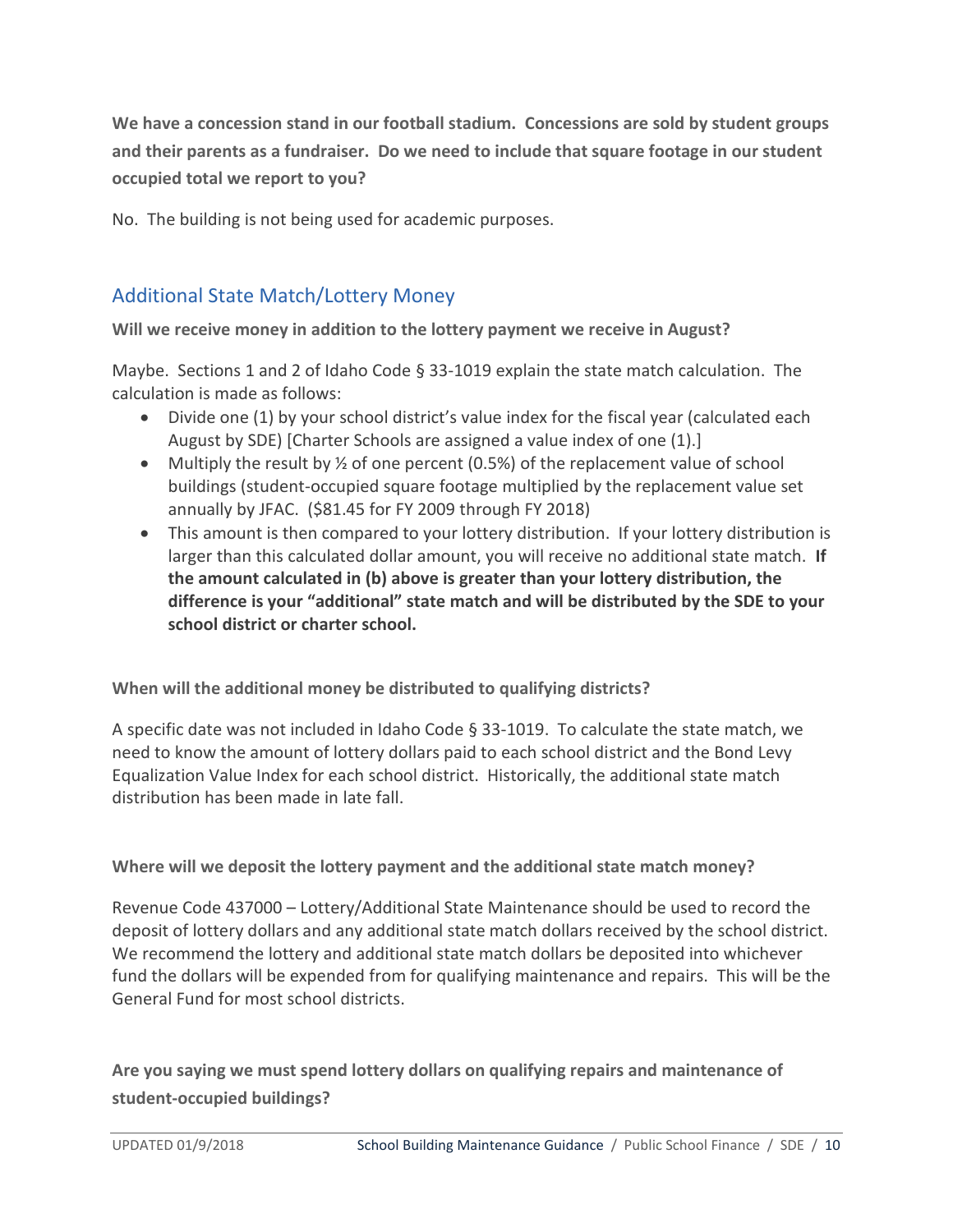Yes. Idaho Code § 33-905(5) states that lottery payments shall be used by the school district for the purposes authorized in Idaho Code § 33-1019.

## **What is the BLE Value Index? How do I determine my BLE Value Index?**

The Bond Levy Equalization (BLE) Value Index is a ratio calculated by the SDE, as required by Idaho Code § 33-906B, to provide a subsidy to school districts passing bond issues after September 15, 2002. The subsidy is based on a formula that provides a subsidy to school districts. The subsidy decreases as the fiscal abilities of a school district increases. The three factors that determine fiscal ability are: the adjusted market value per support unit (50%), the county unemployment rate (25%), and the county per capita income (25%). For purposes of this calculation, charter schools are assigned a value index of one (1) (Idaho Code, Section 33- 1019).

# <span id="page-10-0"></span>Spending the Money – General Questions

**Is there a specific date that we must make the two percent (2%) transfer?**

No. This transfer is no longer necessary. House Bill 183 eliminated the need to transfer funds equaling two percent of the replacement value of school buildings into a school maintenance fund. Now, school districts must "allocate" funds equal to two percent of the replacement value of student-occupied buildings for school building maintenance and repairs.

**Now that we have allocated two percent for school building maintenance and repair, what can we spend it on?**

Idaho Code § 33-1019 requires school districts allocate dollars equal to two percent of the replacement value of their student occupied building for the maintenance and repair of school buildings. This section also states that the money shall be utilized first to abate serious or imminent safety hazards as identified pursuant to Chapter 80, Title 39 of Idaho Code. If you have no serious or imminent safety hazards, the money must be expended for qualifying general maintenance and repair of student-occupied school buildings.

## **Can we record revenues and expenditures in Fund 240?**

Yes, but we encourage school districts to use the General Fund 100 for expenditures related to the general operation of the school district. We will "pull" all expenditures coded to Function Codes 664 and 810 in any governmental fund (100-600) when determining the qualifying expenditures for a school district when populating the School Building Maintenance Report.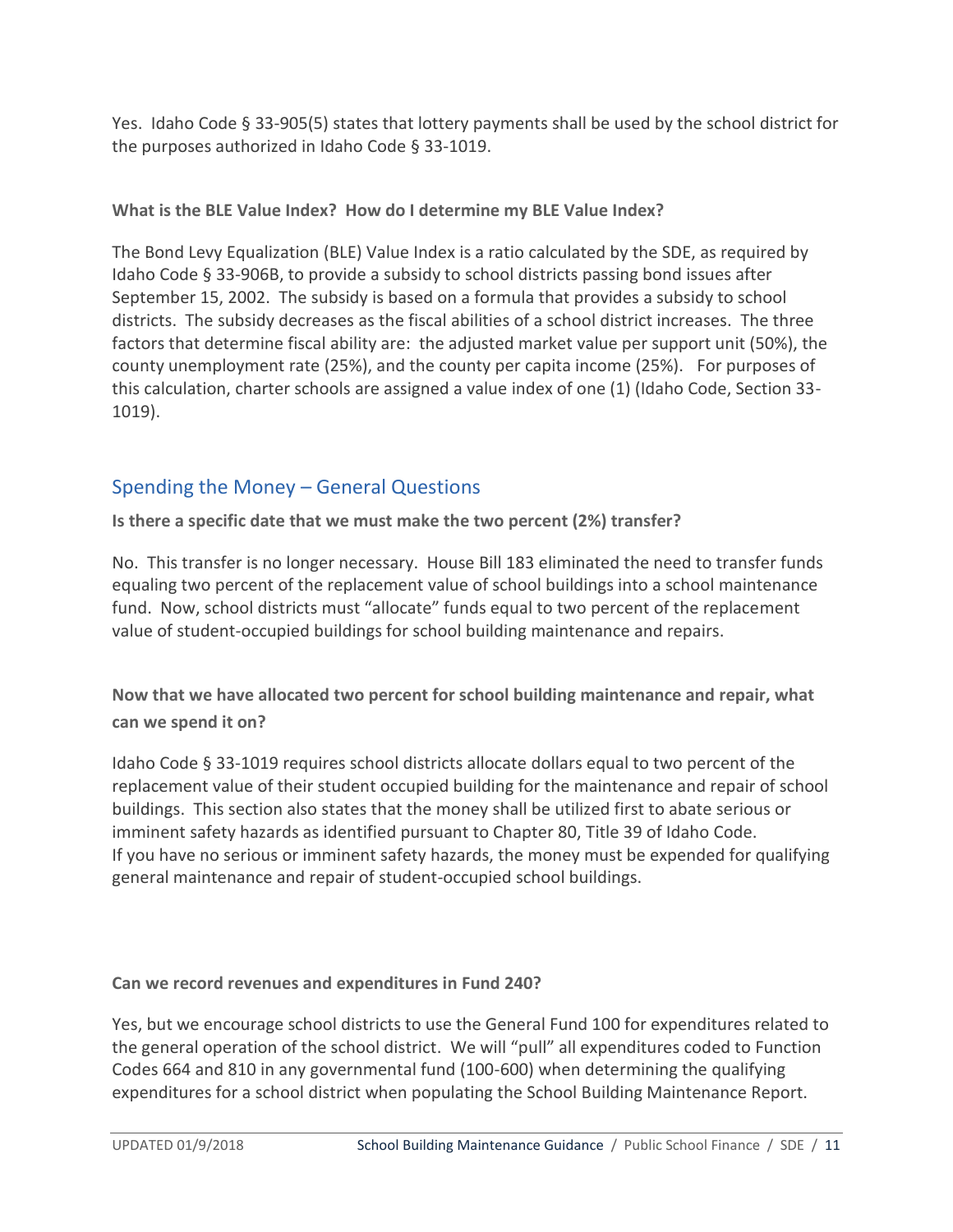## **How do we know if an activity should be classified as Custodial or Maintenance?**

The IFARMS manual describes *Custodial* as the programs concerned with the daily custodial needs and the utility services for all school buildings in the district. *Maintenance* is described as the activities concerned with the physical maintenance of buildings, i.e. the annual repairs, modifications, and improvements necessary to provide safe facilities and equipment for the school programs.

The National Center for Educational Statistics further defines maintenance as those activities associated with keeping buildings at an acceptable level of efficiency through repairs and preventative maintenance.

Perhaps a further test would be to determine what the activity is accomplishing. If it is satisfying a daily need, it is custodial. If it is an activity that is performed on a seldom or infrequent basis, it is preventative maintenance.

# <span id="page-11-0"></span>Spending the Money – Specific Examples

## **Can custodians be coded to Function Code 664 – Maintenance of Student-Occupied Buildings?**

That depends. If the custodians are performing custodial type duties, then no, their time should be coded to Function Code 661 – Buildings – Care Program (Custodial). However, if the custodians are also performing repair and maintenance duties at student-occupied buildings, then the portion of their time spent on maintenance activities can be coded to Function Code 664.

Many business managers work with their head custodian and maintenance person to determine a "reasonable" allocation of time that custodians spend during the year on qualifying maintenance and repair projects rather than custodial duties, if any. For example, custodians may be redirected during holiday and spring breaks to refinish floors in student-occupied buildings. The time spent by custodial workers on this project could be coded to Function Code 664. Deep cleaning during the summer months and refinishing the gym floor would also be allowable maintenance activities. Time spent irrigating or mowing the fields would not be allowable.

**We believe our sidewalks, parking lot, and our outdoor bleachers have serious safety issues. Can we use the School Building Maintenance money for these repairs?**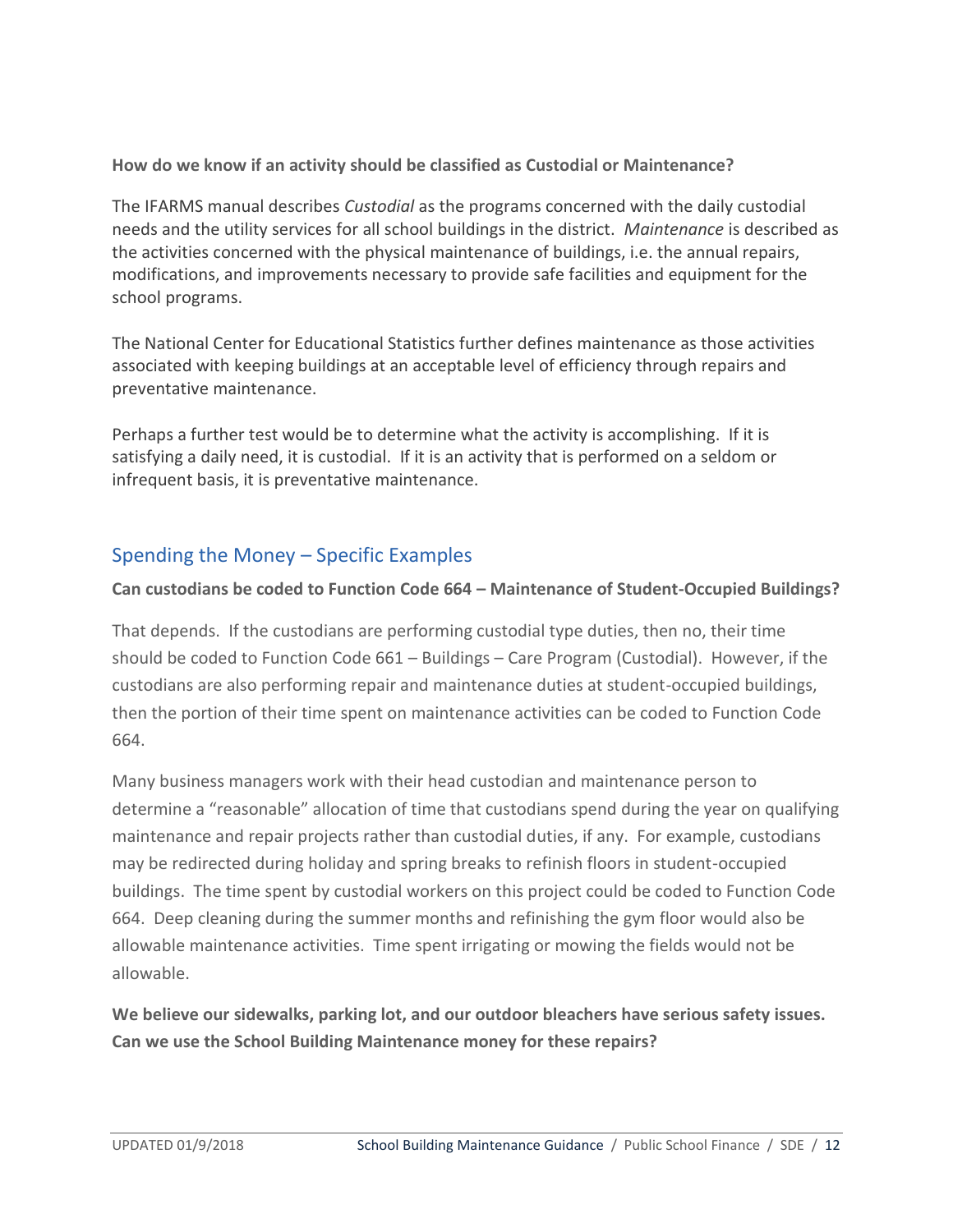Maybe. A declaration by your superintendent, your school board or even your building inspector during the annual building inspection that a hazard is a serious or imminent safety hazard is not sufficient. The safety issue(s) must be declared a serious or imminent safety hazard by the Division of Building Safety. Once you have received this declaration, repairs to fix the serious or imminent safety hazard on the property of the school are qualified expenditures and should be coded to either Function Code 664 or 810.

If, after a review by the Division of Building Safety, the safety issue is not declared to be a serious or imminent safety hazard, expenditures to correct the issue would not be a qualifying school facility maintenance and repair activity and therefore would not be coded to Function Codes 664 or 810.

# **We have a covered seating area attached to the building. Can we use School Building Maintenance money for maintenance and repairs?**

Maybe. Since the seating area is not within the four walls of a building, the expenditures could qualify only if the repairs are necessary to correct a serious or imminent safety hazard identified by the Division of Building Safety.

# **Can we use School Building Maintenance money for repairs to our playground equipment and grounds? Students use those during recess and lunch.**

Maybe. If the repairs are necessary to correct a serious or imminent safety hazard identified by the Division of Building Safety, then the expenditures would qualify.

# **Can we use School Building Maintenance money for the salary and benefits of our technology person, who is responsible for maintaining the technology related wiring within our schools?**

No. This type of "maintenance" does not qualify as the maintenance and repair of school buildings.

**Can we use School Building Maintenance money for repairs to equipment inside the building? We have boilers and air-conditioning units needing repair.**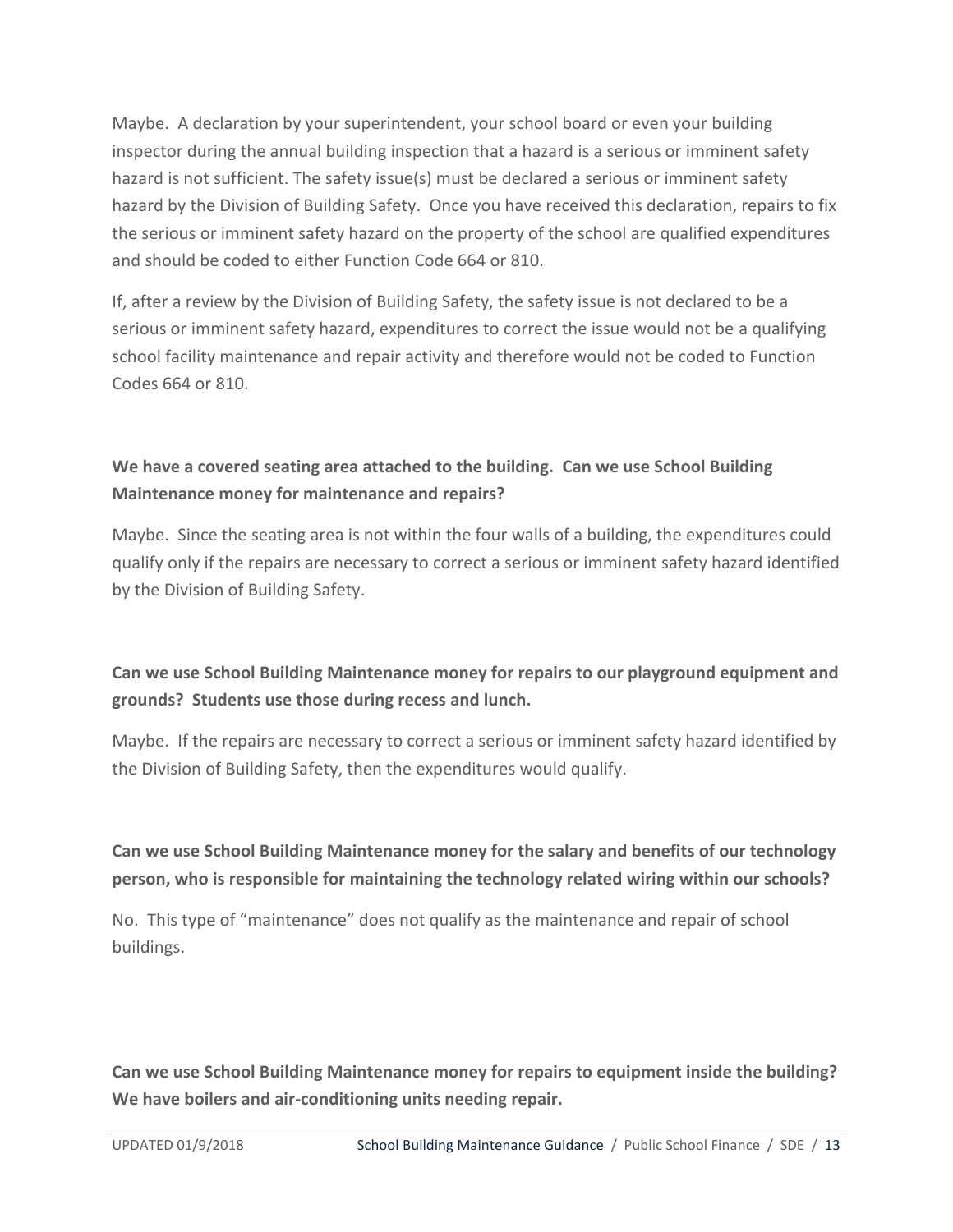Yes. Repairs and maintenance to equipment within student-occupied buildings are eligible expenditures.

**Can we use School Building Maintenance money for repairs to equipment located in a nonstudent occupied building that is essential to the operation of a student-occupied building? Our boiler is located in a separate building.** 

Yes.

**99% of our maintenance worker's time is spent on student-occupied buildings. Is it reasonable to code all of his time to Function Code 664, Maintenance – Buildings and Equipment (student occupied)?** 

Yes. However, if the 99% allocation changes and the maintenance worker spends a significant amount of time working on an unexpected project at a non-student occupied building, the time spent on that project should be coded to Function Code 663 – Maintenance – Buildings and Equipment (non-student occupied).

**Would qualifying maintenance and repairs include the travel expenditures of our maintenance workers as they travel from building to building? Some of our buildings are thirty or more miles apart.** 

Yes. If the travel expenditures are necessary and directly related to maintenance workers performing their job duties, we believe a school district could reasonably code these expenditures to Function Code 664.

# **Would qualifying maintenance and repairs include the costs of training of our maintenance workers? What about the costs related to them attending training seminars?**

Most likely, yes. If the expenditures are reasonable and necessary for the maintenance workers to perform their job duties, the expenditures are qualifying repairs and maintenance.

# <span id="page-13-0"></span>School Building Maintenance Report

**When is the School Building Maintenance Report due?**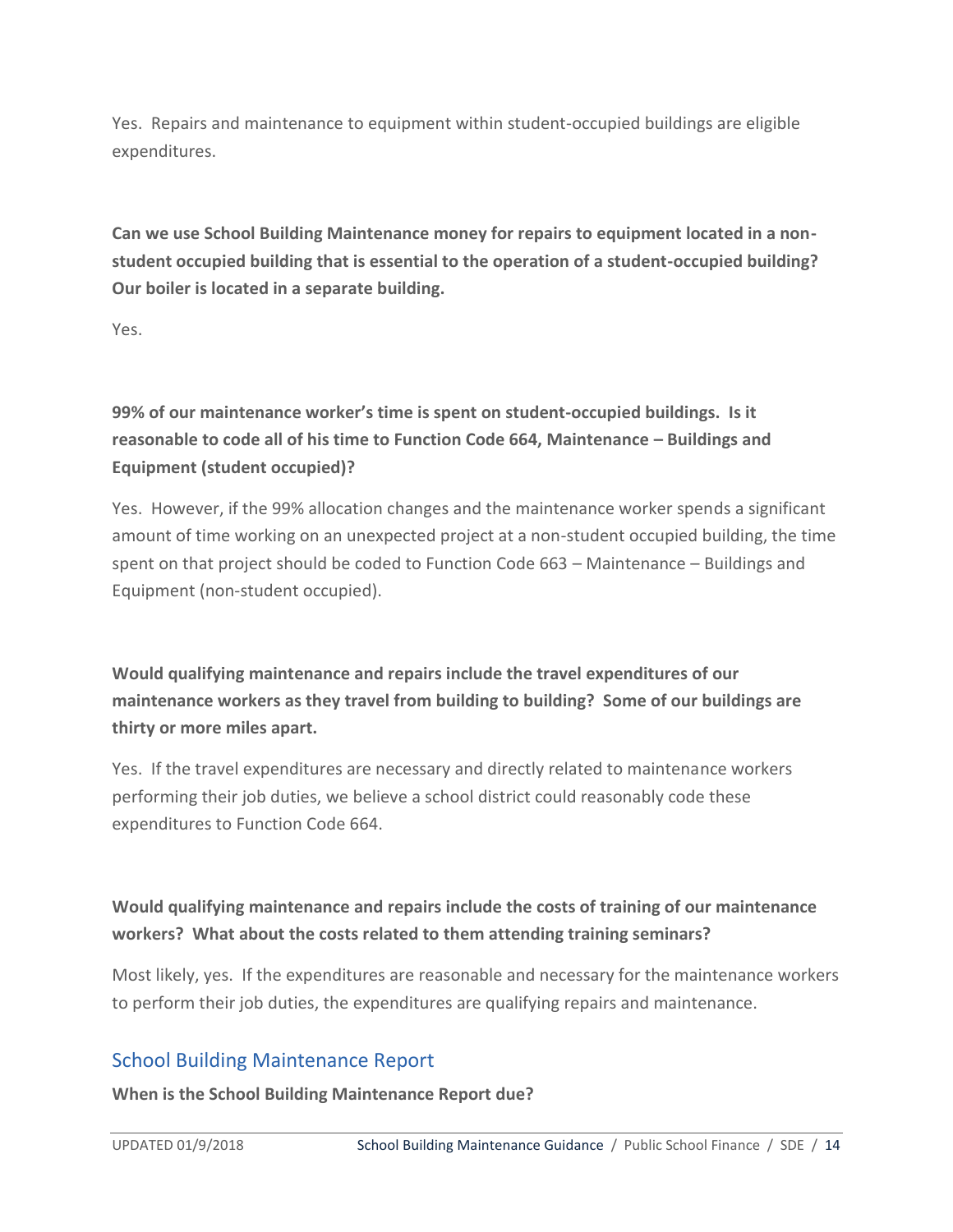The School Building Maintenance Report is due to the SDE by no later than the third Friday in December. The actual due date will vary from school to school based on when the report is emailed to you. Because the report is partially prepopulated with data already submitted by your district, including your square footage and expenditures coded to Function Codes 664 and 810, the report is emailed to you after your IFARMS Annual Financial Report (due October 31) has been received and reviewed. A due date specific to your school will be included in the email and on the report.

## **Where do I find the School Building Maintenance Report?**

The School Building Maintenance Report will be emailed to you once your IFARMS Annual Financial Report (due October 31) has been received and reviewed by School Finance staff. After this review, the School Building Maintenance Report is prepopulated with your allowable expenditures using your IFARMS Annual Financial Report data and is emailed to the Business Manager.

## **Does the report have to be signed by my Superintendent/Charter Administrator?**

Yes. If your Superintendent or Charter Administrator is not available, the Board Chairman's signature is also acceptable.

# **What are the most common problems you see with completed School Building Maintenance Reports?**

The two most common problems we see is Section 4 being left blank and the report not being signed by the Superintendent. While much of the report is prepopulated, schools must add a description of the projects for which dollars were expended in that fiscal year and the planned school building maintenance projects for the following fiscal year to Section 4. Please be sure to add these descriptions to Section 4 and have your Superintendent sign the report prior to its submittal.

## **Why do I have to do a School Building Maintenance Report?**

The report is required by Idaho Code § 33-1019(6).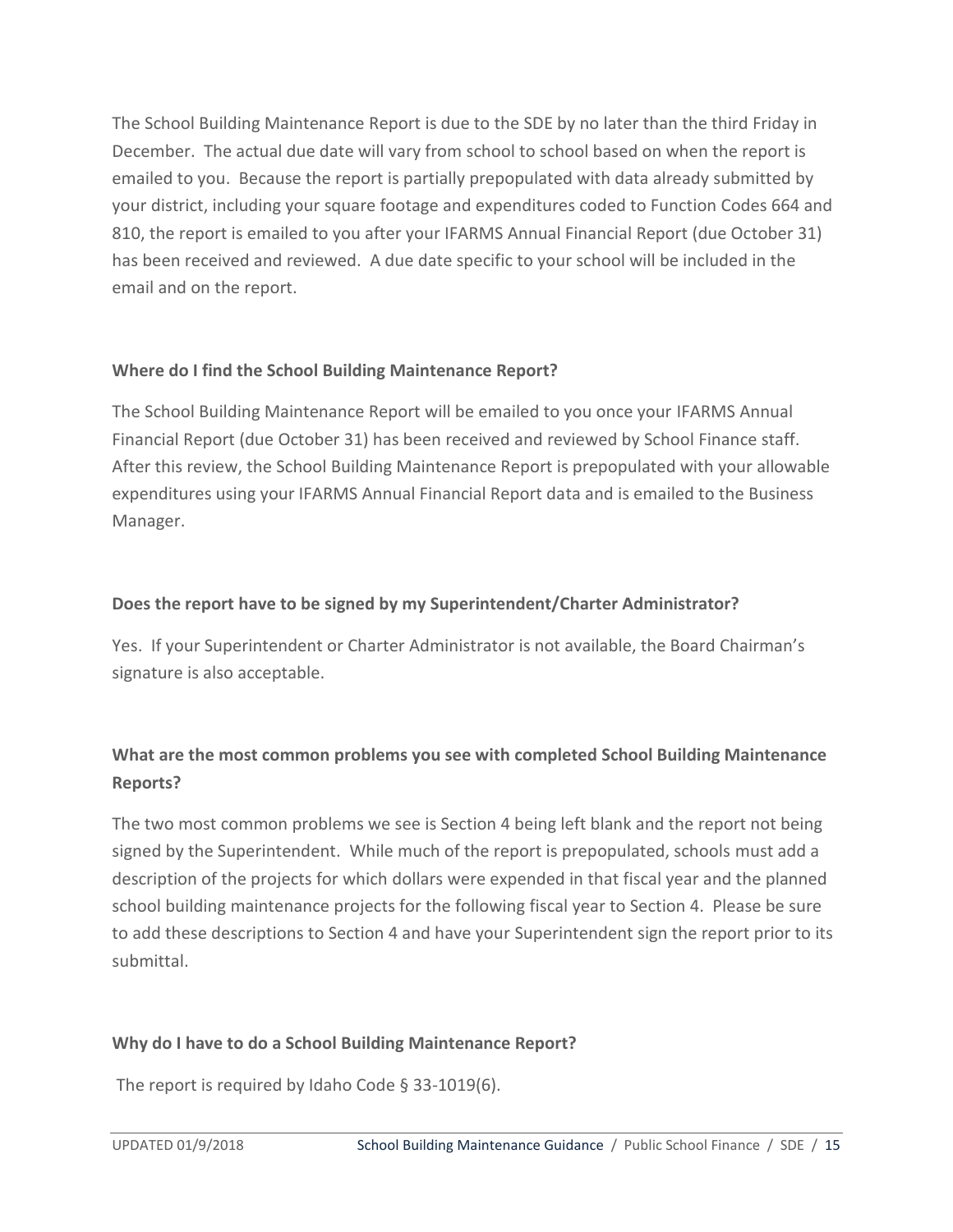## **What do you do with the information included in my School Building Maintenance Report?**

Per Idaho Code § 33-1019(6), the SDE "shall transmit a summary of such reports to the legislature…." A summary of each school's expenditures and projects (for both that fiscal year and the upcoming fiscal year) is compiled based off information in the School Building Maintenance Report and shared with the Legislature.

## **Can you help me complete the School Building Maintenance Report?**

Absolutely. We would be happy to walk you through completing the report. Call Julie Oberle at (208) 332-6840.

# <span id="page-15-0"></span>Other Questions

**We just passed a bond to build new schools and to cover maintenance projects of existing school buildings for the next several years. Can I include the bond's maintenance projects towards meeting the two percent requirement?** 

Yes. Any qualifying expenditures coded to Function Code 664 or 810 will "count" towards the two percent requirement. When we "prepopulate" your School Building Maintenance Report with your eligible expenditures, we pull all expenditures coded to Function Codes 664 and 810 in your Funds 100-600.

**We used a municipal financing lease to replace roofs and fund major maintenance concerns for student-occupied buildings. Can we use School Facility Maintenance Funds to pay the lease payments?**

No. Only qualifying expenditures coded to Function Code 664 or 810 will qualify towards satisfying the two percent match requirement.

**Can school facility maintenance and repair dollars be used to purchase or rent modular classrooms if overcrowding is a documented safety issue by the Department of Building Safety?**